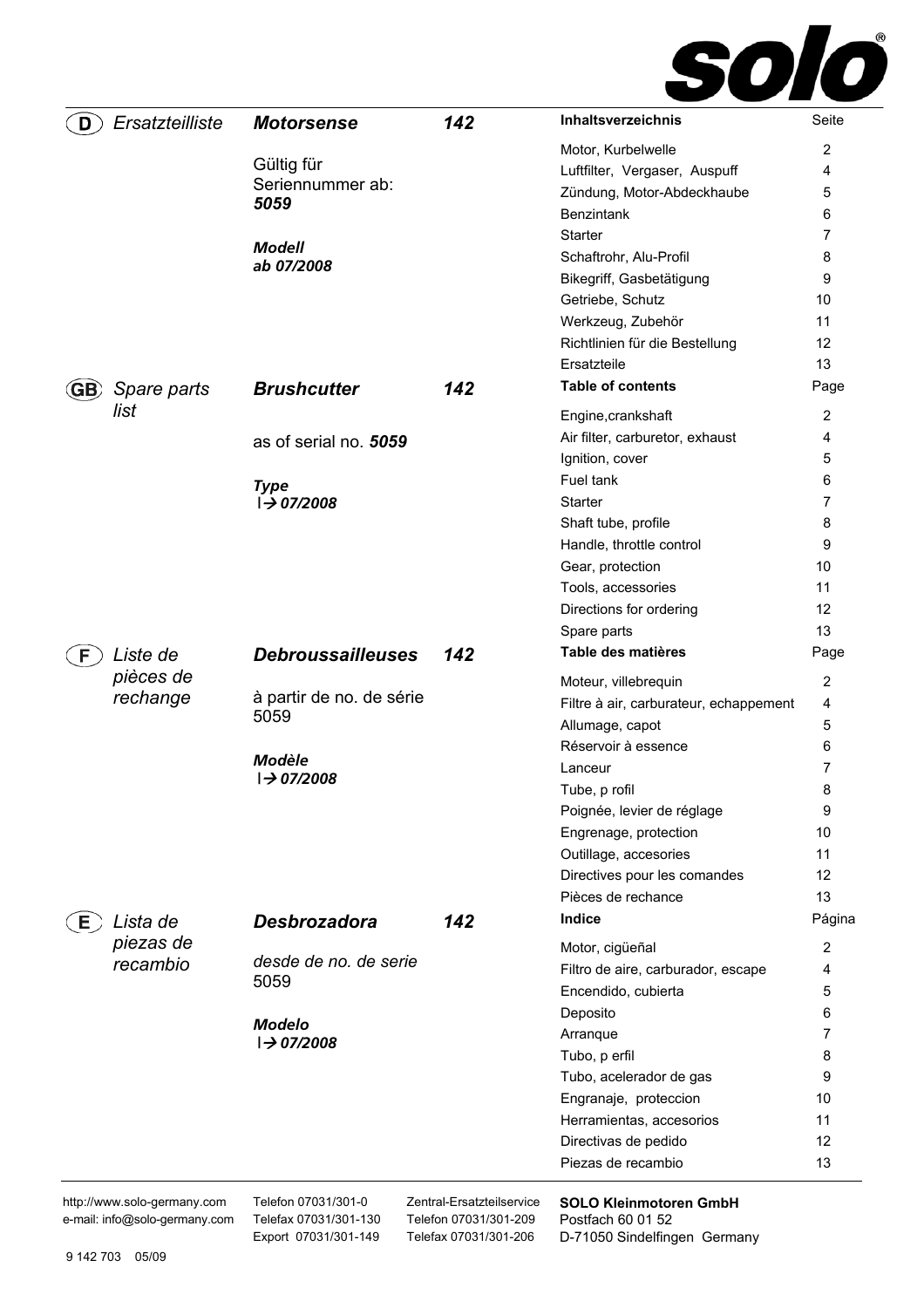

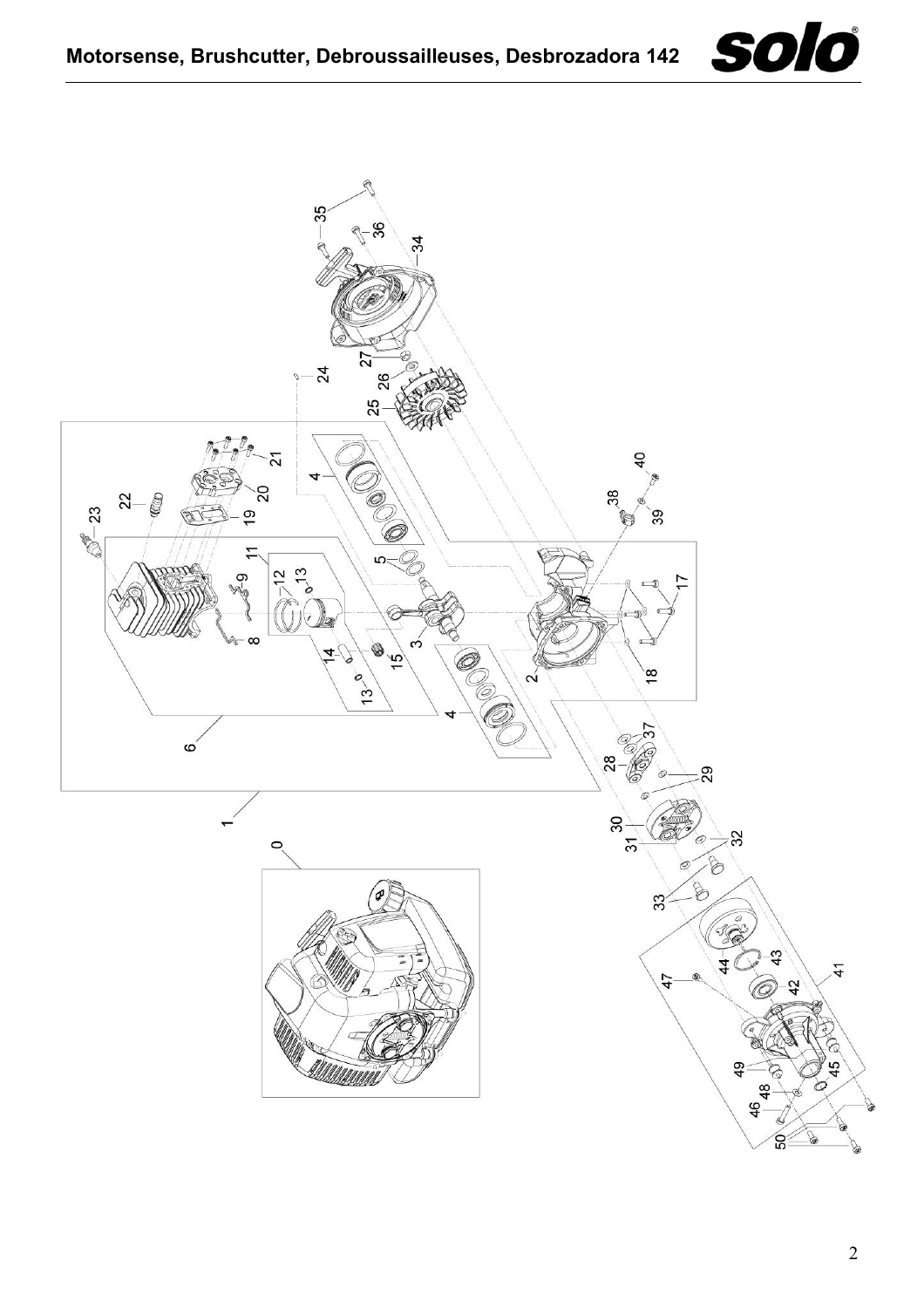# Motorsense, Brushcutter, Debroussailleuses, Desbrozadora 142 **SOIO**



| Bild-Nr.            | Bestell-Nr.            | Menge               | Motor, Kurbelwelle                             | Engine,                                | Moteur, vile brequin                         | Motor, cigüeñal                          |
|---------------------|------------------------|---------------------|------------------------------------------------|----------------------------------------|----------------------------------------------|------------------------------------------|
| Pos.-No.            | Order-No.              | Quantity            |                                                | crankshaft                             |                                              |                                          |
| No.Pos.<br>Pos.-No. | No. de Cde<br>Ref.-Nr. | Nombres<br>Cantidad |                                                |                                        |                                              |                                          |
| 0                   | 20 00 143 25           | 1                   | Motor komplett                                 | Engine compl.                          | Moteur compl.                                | Motor compl.                             |
| $\mathbf{1}$        | 20 00 668              | 1                   | Motor Shortblock                               | Engine Shortblock                      | <b>Moteur Shortblock</b>                     | Motor Shortblock                         |
|                     |                        |                     | enth.: $(-21 - 23)$                            | incl. $(-> 1 - 23$                     | y inclus $(-> 1 - 23$                        | incl. $(-> 1 - 23$                       |
| $\overline{2}$      | 20 11 144              | 1                   | Kurbelgehäuse                                  | Crankcase                              | Carter moteur                                | Carter cigüenal                          |
| 3                   | 22 00 112 52           | $\mathbf{1}$        | Kurbelwelle                                    | Crankshaft                             | Vilebrequin                                  | Cigüeñal                                 |
| $\overline{4}$      | 33 00 143              | $\overline{2}$      | Lagerhülse 34,9x45,17x18,8 mm,                 | Sleeve,                                | Douille.                                     | Casquillo,                               |
|                     |                        |                     | Reparatursatz                                  | repair kit                             | kit de réparation                            | juego de reparacion                      |
| 5                   | 00 31 206              | $\overline{2}$      | Scheibe 15x21x0, 3 mm                          | Washer                                 | Rondelle                                     | Arandela                                 |
| 6                   | 22 00 120              | $\mathbf{1}$        | Zylinder + Kolben,                             | Cylinder + piston,                     | Cylindre + piston,                           | Cilindro + piston,                       |
|                     |                        |                     | Reparatursatz                                  | repair kit                             | kit de réparation                            | juego de reparacion                      |
|                     |                        |                     | enth.: $(-8) - 15$                             | incl. $(-8)$ - 15                      | y inclus $(-8 - 15)$                         | incl. $(-8)$ - 15                        |
| 8                   | 20 63 133              | 1                   | Dichtungsteil                                  | Sealing                                | Joint carter moteur                          | Junta                                    |
| 9                   | 20 63 134              | $\mathbf{1}$        | Dichtungsteil                                  | Sealing                                | Joint carter moteur                          | Junta                                    |
| 11                  | 22 00 149              | $\mathbf{1}$        | Kolben Ø 39 mm                                 | Piston                                 | Piston                                       | Piston                                   |
|                     |                        |                     | enth.: (-> 11-14                               | incl. $(-> 11 - 14$                    | y inclus (-> 11 - 14                         | incl. $(-> 11 - 14$                      |
| 12                  | 20 48 358              | $\overline{c}$      | Kolbenring 39x1,5 mm                           | Piston ring                            | Segment de piston                            | Anillo de piston                         |
| 13                  | 00 55 267              | $\overline{2}$      | Sicherungsring 10x0,8 mm                       | Circlip                                | Arrêt axe de piston                          | Anillo de seguridad                      |
| 14                  | 20 31 249 25           | $\mathbf{1}$        | Kolbenbolzen 10/6x28 mm <- )                   | Piston pin <- )                        | Axe de piston <-)                            | Perno de embolo <-)                      |
| 15                  | 00 52 255              | 1                   | Nadelkäfig 10x14x13 mm <- )                    | Needle sleeve <- )                     | Douille $\leq$ -)                            | Casquillo <-)                            |
| 17                  | 00 18 337              | 4                   | Zylinderschraube M5x20 mm                      | Screw                                  | Vis                                          | Tornillo                                 |
| 18                  | 00 72 144              | 4                   | Sicherungsscheibe 5 mm                         | Safety washer                          | Rondelle de sécurité                         | Arandela seguridad                       |
| 19                  | 20 61 155              | 1                   | Dichtung Ansaugstutzen                         | Manifold gasket                        | Joint de bride                               | Junta de brida                           |
| 20                  | 20 74 167              | $\mathbf{1}$        | Vergaserflansch                                | Socket                                 | Bride d'aspiration                           | <b>Brida</b>                             |
| $\overline{21}$     |                        |                     |                                                | F.H. screw                             | Vis                                          | Tornillo                                 |
| $\overline{22}$     | 00 18 326              | 6<br>$\mathbf{1}$   | Zylinderschraube M4x16 mm                      |                                        |                                              |                                          |
| 23                  | 28 00 570<br>23 00 730 |                     | Dekoventil<br>Zündkerze WSR6F 200 <- )         | Deco-valve                             | Soupape decompression                        | Valvula<br>Bujia $\leq$ -)               |
|                     |                        | $\mathbf{1}$        |                                                | Spark plug $\leq$ -)                   | Bougie <- )<br>Clavette                      |                                          |
| 24                  | 00 75 101              | 1                   | Scheibenfeder 3x3,7 mm                         | Spring                                 |                                              | Resorte                                  |
| $\overline{25}$     | 24 00 154              | $\mathbf{1}$        | Lüfterrad                                      | Fan wheel                              | Turbine                                      | Turbina                                  |
| 26                  | 00 72 145              | 1                   | Spannscheibe 8 mm                              | Washer                                 | Rondelle                                     | Arandela                                 |
| 27                  | 00 20 145              | $\mathbf{1}$        | Sechskantmutter M8x1 mm                        | Hex. nut                               | Ecrou                                        | Tuerca                                   |
| $\overline{28}$     | 30 16 154              | $\mathbf{1}$        | Kupplungsträger                                | Cluch support                          | Support embrayage                            | Soporte de embrague                      |
| 29                  | 00 72 149              | $\overline{c}$      | Tellerfeder 8,2x16x0,4 mm                      | Spring                                 | Rondelle                                     | Resorte                                  |
| 30                  | 35 00 130              | $\mathbf{1}$        | Fliehkraftkupplung<br>enth. ( -> 30, 31        | Centrifugal clutch<br>incl. (-> 30, 31 | Embrayage centrifugue<br>y inclus (-> 30, 31 | Embrague centrifugal<br>incl. (-> 30, 31 |
| 31                  | 00 71 154              | $\mathbf{1}$        | Kupplungsfeder ->)                             | Spring ->)                             | Ressort ->)                                  | Resorte ->)                              |
| 32                  | 00 72 174              | $\overline{c}$      | Tellerfeder 10,2x20x0,5 mm                     | Spring                                 | Rondelle                                     | Resorte                                  |
| 33                  | 00 18 114              | 2                   | Sechskantschraube M8x20 mm                     | Screw                                  | Vis                                          | Tornillo                                 |
| 34                  | 26 00 132              | $\mathbf{1}$        | Starter komplett                               | Starter cpl.                           | Lanceur cpl.                                 | Arranque cpl.                            |
| 35                  | 00 18 337              | $\overline{2}$      | Zylinderschraube M5x20 mm                      | Screw                                  | Vis                                          | Tornillo                                 |
| 36                  | 00 18 338              | 1                   | Zylinderschraube M5x25 mm                      | Screw                                  | Vis                                          | Tornillo                                 |
| $\overline{37}$     | 00 72 120              | $\overline{c}$      | Scheibe 10,2x20x1,1 mm                         | Washer                                 | Rondelle                                     | Arandela                                 |
| 38                  | 20 74 106              | $\mathbf{1}$        | Widerlager                                     | Counter bearing                        | Roulement butée                              | Cojinete de tope                         |
| 39                  | 00 72 140              | $\mathbf{1}$        | Scheibe 5,2x12x0,5 mm                          | Washer                                 | Rondelle                                     | Arandela                                 |
| 40                  | 00 18 335              | 1                   | Zylinderschraube. M5x12 mm                     | F.H. screw                             | Vis                                          | Tornillo                                 |
| 41                  | 21 00 162              | $\mathbf{1}$        | Flanschgehäuse                                 | Flange housing                         | Boîtier bride                                | Caja de brida                            |
|                     |                        |                     | enth. (-> 41 - 49                              | incl. (->41 - 49                       | y inclus $(-> 41 - 49$                       | incl. $(-> 41 - 49$                      |
| 42                  | 00 50 250              | 1                   | Kugellager 17x40x12 mm                         | <b>Ball bearing</b>                    | Roulement à bille                            | Cojinete de bolas                        |
| 43                  | 00 55 113              | 1                   | Sicherungsring 40x1,75 mm                      | Circlip                                | Arrêt axe de piston                          | Anillo de seguridad                      |
| 44                  | 35 00 136              | $\mathbf{1}$        | Kupplungsglocke 78mm 9z                        | Clutch drum                            | Cloche d'embrayage                           | Campana de                               |
| 45                  | 00 55 105              | 1                   | Sicherungsring 17x1 mm                         | Circlip                                |                                              | embrague<br>Anillo de seguridad          |
| 46                  | 00 18 349              | 1                   | Zylinderschraube M6x30 mm                      | F.H. screw                             | Arrêt axe de piston<br>Vis                   | Tornillo                                 |
|                     |                        |                     |                                                |                                        |                                              |                                          |
| 47                  | 00 18 405              | 1                   | Zylinderschraube M5x14,5 mm                    | F.H. screw                             | Vis                                          | Tornillo                                 |
| 48                  | 00 30 100              | $\mathbf{1}$        | Scheibe 6,4 mm<br>Gummimetall 25x20 M6x12 mm - | Washer                                 | Rondelle                                     | Arandela                                 |
| 49                  | 00 94 141              | $\overline{c}$      | >)                                             | Rubber metal ->)                       | Mètal de gomme ->)                           | Metal de goma ->)                        |
| 50                  | 00 18 346              | $\overline{4}$      | Zylinderschraube M6x16 mm                      | F.H. screw                             | Vis                                          | Tornillo                                 |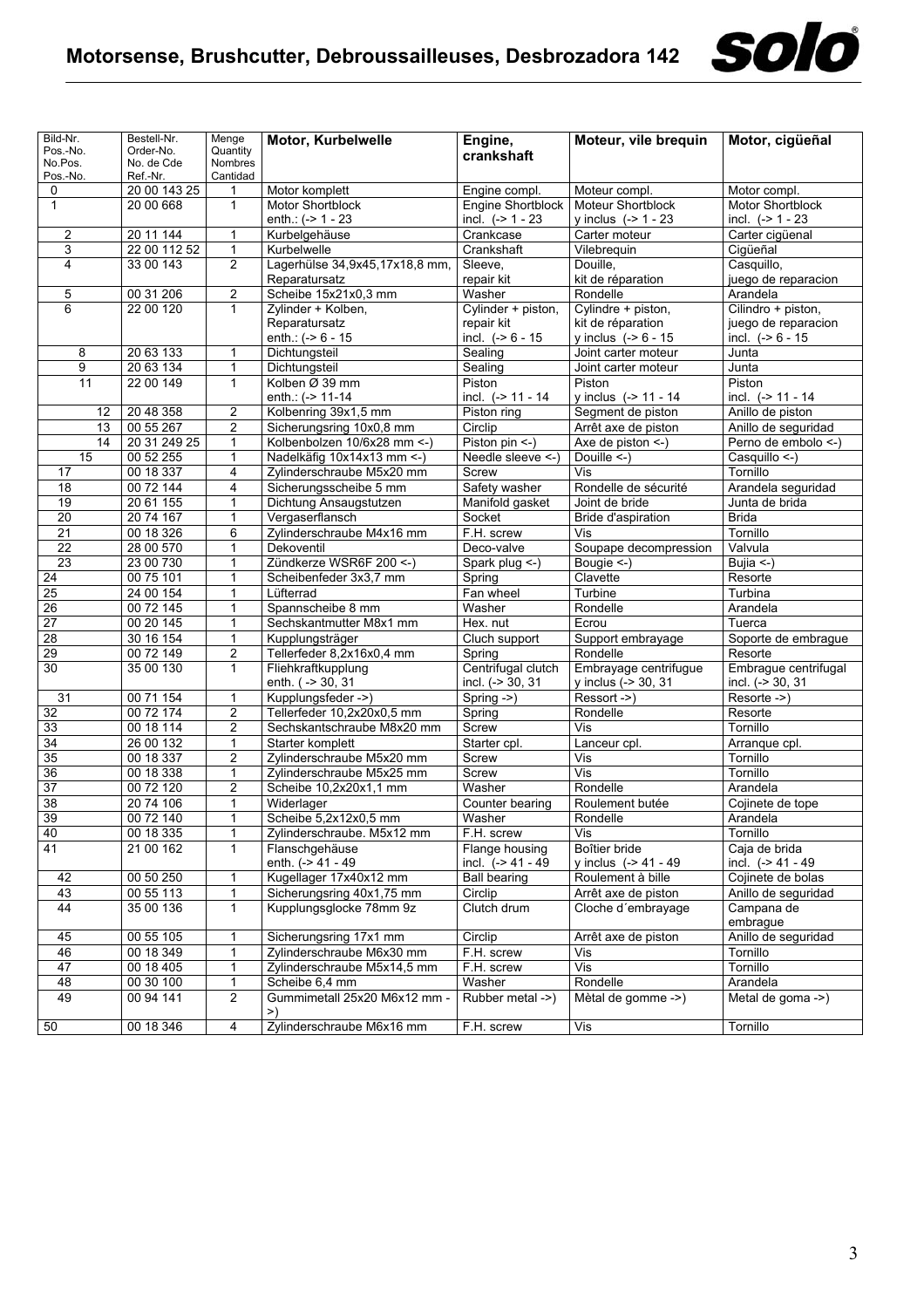



| Bild-Nr.<br>Pos.-No.<br>No.Pos.<br>Pos.-No. | Bestell-Nr.<br>Order-No.<br>No. de Cde<br>Ref.-Nr. | Menge<br>Quantity<br><b>Nombres</b><br>Cantidad | Luftfilter, Vergaser,<br><b>Auspuff</b> | Air filter,<br>carburetor,<br>exhaust | Filtre à air,<br>carburateur,<br>echappement | Filtro de aire,<br>carburador,<br>escape |
|---------------------------------------------|----------------------------------------------------|-------------------------------------------------|-----------------------------------------|---------------------------------------|----------------------------------------------|------------------------------------------|
| 1                                           | 00 21 256                                          | $\overline{2}$                                  | Vierkantmutter M5                       | Nut                                   | Ecrou                                        | Tuerca                                   |
| $\overline{2}$                              | 25 00 133                                          | 1                                               | Auspuff                                 | Exhaust                               | Echappement                                  | Escape                                   |
| 3                                           | 20 61 441                                          | 1                                               | Auspuffdichtung                         | Exhaust gasket                        | Joint d'échappement                          | Junta escape                             |
| $\overline{4}$                              | 00 72 144                                          | 6                                               | Sicherungsscheibe 5 mm                  | Safety washer                         | Rondelle de sécurité                         | Arandela seguridad                       |
| $\overline{5}$                              | 00 18 342                                          | $\mathbf{1}$                                    | Zylinderschraube M5x60 mm               | F.H. screw                            | Vis                                          | Tornillo                                 |
| $\overline{6}$                              | 00 18 397                                          | $\overline{2}$                                  | Zylinderschraube M5x65 mm               | F.H. screw                            | $\overline{\mathsf{Vis}}$                    | Tornillo                                 |
| $\overline{7}$                              | 20 61 155                                          | 1                                               | Dichtung Ansaugstutzen                  | Manifold gasket                       | Joint de bride                               | Junta de brida                           |
| 8                                           | 20 74 167                                          | $\mathbf{1}$                                    | Vergaserflansch                         | Socket                                | Bride d'aspiration                           | <b>Brida</b>                             |
| 9                                           | 00 18 326                                          | 6                                               | Zylinderschraube M4x16 mm               | F.H. screw                            | Vis                                          | Tornillo                                 |
| 10                                          | 20 74 603 25                                       | $\mathbf{1}$                                    | Abdichtplatte                           | Sealing plate                         | Plaque d'ètanchèitè                          | Chapa de junta                           |
| 11                                          | 20 61 307                                          | $\mathbf{1}$                                    | Vergaserdichtung                        | Carburetor gasket                     | Joint de carburateur                         | Junta carburador                         |
| 12                                          | 20 61 306                                          | $\mathbf{1}$                                    | Vergaserdichtung                        | Carburetor gasket                     | Joint de carburateur                         | Junta carburador                         |
| 13                                          | 20 74 314                                          | 1                                               | Vergaserabstandsplatte                  | Carburetor plate                      | Plaque de carburateur                        | Chapa de carburador                      |
| 14                                          | 23 00 160                                          | $\mathbf{1}$                                    | Vergaser WT 688 D-Cut                   | Carburetor                            | Carburateur                                  | Carburador                               |
| $\overline{15}$                             | 25 00 157                                          | $\mathbf{1}$                                    | Filtergehäuse                           | Filter housing                        | Carter filtre                                | Carter de filtro                         |
|                                             |                                                    |                                                 | enth. ( -> 15 - 24                      | incl. ( $-$ 15 - 24                   | y inclus ( $-$ 15 - 24                       | incl. ( -> 15 - 24                       |
| 17                                          | 20 74 966                                          | $\mathbf{1}$                                    | Chokeknopf                              | Knob                                  | <b>Bouton</b>                                | <b>Boton</b>                             |
| 23                                          | 27 00 322                                          | 1                                               | <b>Primer Pumpe</b>                     | Primer                                | Pompe d'amorcage                             | Cabador                                  |
| 24                                          | 00 64 407                                          | 150 mm                                          | Schlauch $2x1.5$ mm $\rightarrow$ )     | $Hose ->$                             | Tuyau $-$                                    | $Tubo \rightarrow)$                      |
| 27                                          | 00 18 429                                          | 2                                               | Linsenschraube 5x50 mm                  | Screw                                 | Vis                                          | Tornillo                                 |
| $\overline{28}$                             | 20 48 154                                          | $\mathbf{1}$                                    | Luftfilter                              | Air filter                            | Filtre à air                                 | Filtro de aire                           |
| 29                                          | 20 74 682 25                                       | $\mathbf{1}$                                    | Verschlussbolzen                        | <b>Bolt</b>                           | Axe de retenue                               | Perno                                    |
| 30                                          | 20 74 156 25                                       | $\mathbf{1}$                                    | Luftfiltergehäuse Oberteil              | Filter lid                            | Chapeau filtre                               | Tapa de filtro                           |
| 31                                          | 21 00 933                                          | $\mathbf{1}$                                    | Auspuffdeckel                           | Exhaust cover                         | Couvercle                                    | Tapa de escape                           |
|                                             |                                                    |                                                 | enth. ( -> 31-33                        | incl. (-> 31-33                       | y inclus (-> 31-33                           | incl. (-> 31-33                          |
| $\overline{32}$                             | 00 28 157                                          | 1                                               | <b>Blechmutter M5</b>                   | Nut                                   | Ecrou                                        | Tuerca                                   |
| $\overline{33}$                             | 20 42 890                                          | 1                                               | Isolierfolie ->)                        | Isolating foil ->)                    | Feuille isolatrice ->)                       | Laminilla ->)                            |
| 36                                          | 00 18 335                                          | 1                                               | Zylinderschraube M5x12 mm               | F.H. screw                            | Vis                                          | Tornillo                                 |
| 37                                          | 00 18 336                                          | 1                                               | Zylinderschraube M5x16 mm               | F.H. screw                            | Vis                                          | Tornillo                                 |
| 38                                          | 20 74 600                                          | $\mathbf{1}$                                    | Haltering                               | Ring                                  | Baque de retient                             | Anillo                                   |
| 39                                          | 28 00 142                                          | $\mathbf{1}$                                    | Bowdenzug Gas                           | Throttle cable                        | Câble des gaz                                | Cable bowden                             |
| 40                                          | 05 10 984                                          | $\mathbf{1}$                                    | Reparatursatz - Vergaser                | Repair-kit -                          | Kit de réparation -                          | Juego de reparacion -                    |
|                                             |                                                    |                                                 |                                         | carburetor                            | carburateur                                  | carburador                               |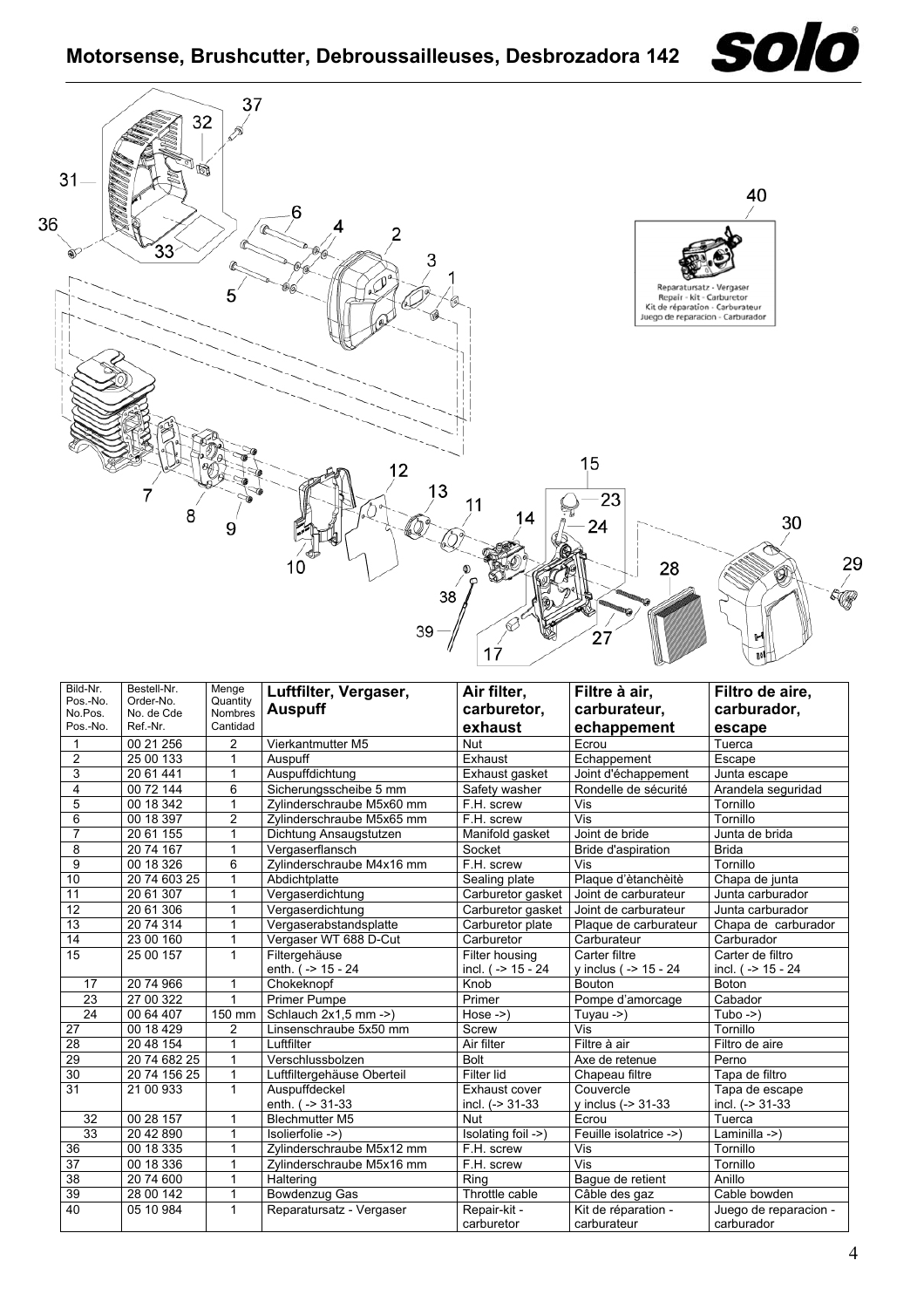

| Bild-Nr.<br>Pos.-No.<br>No.Pos.<br>Pos.-No. | Bestell-Nr.<br>Order-No.<br>No. de Cde<br>Ref.-Nr. | Menge<br>Quantity<br><b>Nombres</b><br>Cantidad | Zündung, Motor-<br>Abdeckhaube          | Ignition, cover         | Allumage, capot        | Encendido,<br>cubierta |
|---------------------------------------------|----------------------------------------------------|-------------------------------------------------|-----------------------------------------|-------------------------|------------------------|------------------------|
|                                             | 23 00 730                                          |                                                 | Zündkerze WSR6F 200                     | Spark plug              | Bougie                 | Bujia                  |
| 2                                           | 23 00 216                                          |                                                 | Zündmodul IIDA CDI                      | Ignition coil           | Volant électronique    | <b>Bobina</b>          |
|                                             |                                                    |                                                 | enth. $( -2 - 4)$                       | incl. $( -2 - 4)$       | y inclus ( $-$ > 2 - 4 | incl. $( -2 - 4)$      |
| 3                                           | 00 73 347                                          |                                                 | Kontaktfeder                            | Contact spring          | Ressort de contact     | Resorte                |
| 4                                           | 00 84 621                                          |                                                 | Zündkerzenstecker <- )                  | Spark plug cover $\leq$ | Capuchon de bougie <-  | Tapa de bujia <- )     |
| 5                                           | 00 72 148                                          | $\overline{2}$                                  | Sicherungsscheibe 4 mm                  | Safety washer           | Rondelle de sécurité   | Arandela seguridad     |
| 6                                           | 00 30 101                                          | 2                                               | Scheibe 4,3 mm                          | Washer                  | Rondelle               | Arandela               |
|                                             | 00 18 327                                          | 2                                               | Zylinderschraube M4x20 mm               | F.H. screw              | Vis                    | Tornillo               |
| 8                                           | 00 84 155                                          |                                                 | Kabel Masse/Kurzschluss.,<br>Motorseite | Ground cable            | Câble de masse         | Cable de masa          |
| 9                                           | 00 66 455                                          |                                                 | Kabelband 98x2.5 mm                     | Cable band              | Frein de câble         | Cinta                  |
| 10                                          | 20 73 155 25                                       |                                                 | Motor-Abdeckhaube                       | cover                   | capot                  | cubierta               |
| 11                                          | 20 74 237 25                                       |                                                 | Zündkerzenabdeckung                     | Spark plug cover        | Capuchon de bougie     | Tapa de bujia          |
| 12                                          | 00 68 144                                          |                                                 | Selbstklebeschild SOLO 142              | Decal                   | Autocollant            | Adhesivo               |
| 13                                          | 00 18 335                                          |                                                 | Zvlinderschraube M5x12 mm               | F.H. screw              | Vis                    | Tornillo               |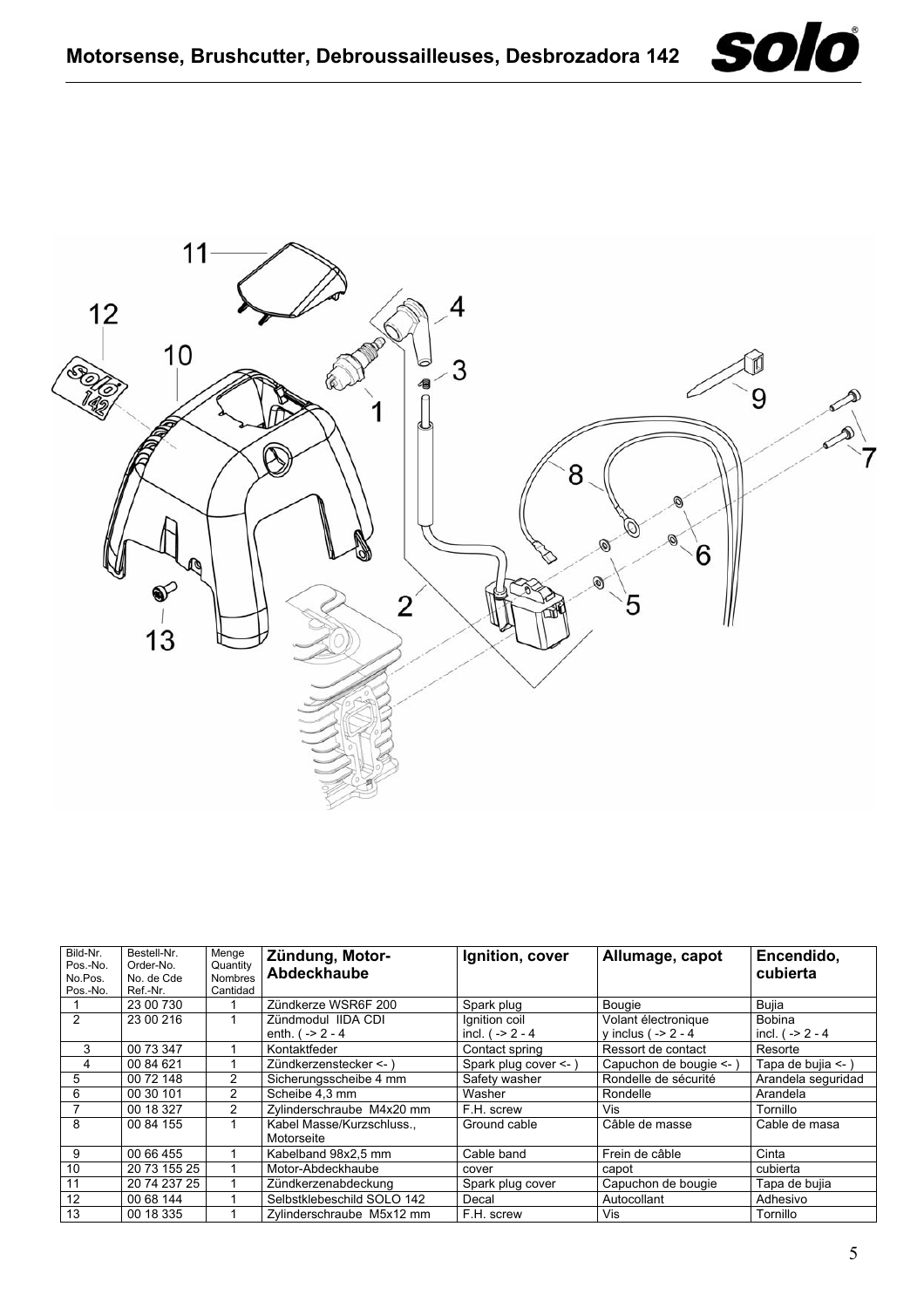





| Bild-Nr.<br>Pos.-No.<br>No.Pos.<br>Pos.-No. | Bestell-Nr.<br>Order-No.<br>No. de Cde<br>Ref.-Nr. | Menge<br>Quantity<br><b>Nombres</b><br>Cantidad | <b>Benzintank</b>                             | <b>Fuel tank</b>                   | Réservoir à<br>essence                         | <b>Deposito</b>                        |
|---------------------------------------------|----------------------------------------------------|-------------------------------------------------|-----------------------------------------------|------------------------------------|------------------------------------------------|----------------------------------------|
|                                             | 00 15 193                                          | 4                                               | Stiftschraube M5x35 mm                        | Stud screw                         | Goujon                                         | Tornillo                               |
| $\overline{2}$                              | 20 74 151                                          | 4                                               | Distanzhülse                                  | Distance sleeve                    | Entretoise                                     | Casquillo                              |
| 3                                           | 27 00 154                                          | 1                                               | <b>Benzintank</b><br>enth. $(-3 - 14)$        | Fuel tank<br>incl. $(-3 - 3 - 14)$ | Réservoir à essence<br>y inclus $(-3 - 14)$    | Deposito<br>incl. $(-3 - 3 - 14)$      |
| 4                                           | 00 64 474                                          | 1                                               | Schlauch 3x1x115 mm Entlüftung                | Ventilation hose                   | Tuyau d'aération                               | Tubo                                   |
| 5                                           | 27 00 430                                          | 1                                               | Belüftungsstutzen                             | <b>Ventilation socket</b>          | Manchon d'aération                             | Munon                                  |
| 6                                           | 00 66 460                                          |                                                 | Tülle                                         | hose fitting                       | oeillet                                        | manguito de cable                      |
| $\overline{7}$                              | 60 63 349                                          | 1                                               | Schlauch 3x206 mm Kraftstoff                  | Fuel hose                          | Tuyau                                          | Tubo                                   |
| 8                                           | 00 73 351                                          |                                                 | Schlauchöse                                   | Tube eye                           | Collier                                        | Ojete                                  |
| 9                                           | 27 00 135                                          | 1                                               | <b>Filter Benzinsucher</b>                    | Fuel pick-up                       | Crépine d'essence                              | Filtro                                 |
| 11                                          | 00 64 475                                          | 1                                               | Schlauch 3x1x130 mm<br>Benzinrücklauf         | Hose                               | Tuyau                                          | Tubo                                   |
| 12                                          | 00 66 455                                          |                                                 | Kabelband 98x2,5 mm                           | Cable band                         | Frein de câble                                 | Cinta                                  |
| 13                                          | 27 00 187                                          | 1                                               | <b>Tankverschluss</b><br>enth. $( -2 13, 14 $ | Tank lid<br>incl. (-> 13, 14       | Bouchon de réservoir<br>y inclus $(-> 13, 14)$ | Cierre de deposito<br>incl. (-> 13, 14 |
| 14 <sup>1</sup>                             | 00 62 345                                          | 1                                               | O-Ring $29x4$ mm <- ))                        | $O\text{-ring}(-)$                 | Joint torique $\leq$ ))                        | Anillo $\leq$ .)                       |
| 16                                          | 00 31 494                                          | 4                                               | Scheibe 5,3 mm                                | Washer                             | Rondelle                                       | Arandela                               |
| 17                                          | 00 72 144                                          | 4                                               | Sicherungsscheibe 5 mm                        | Safety washer                      | Rondelle de sécurité                           | Arandela seguridad                     |
| 18                                          | 20 73 170                                          | 1                                               | Tankschutz                                    | Tank protection                    | Protection de reservoir                        | Proteccion del<br>deposito             |
| 19                                          | 00 28 137                                          | 4                                               | Sechskantmutter M5                            | Hex. nut                           | Ecrou                                          | Tuerca                                 |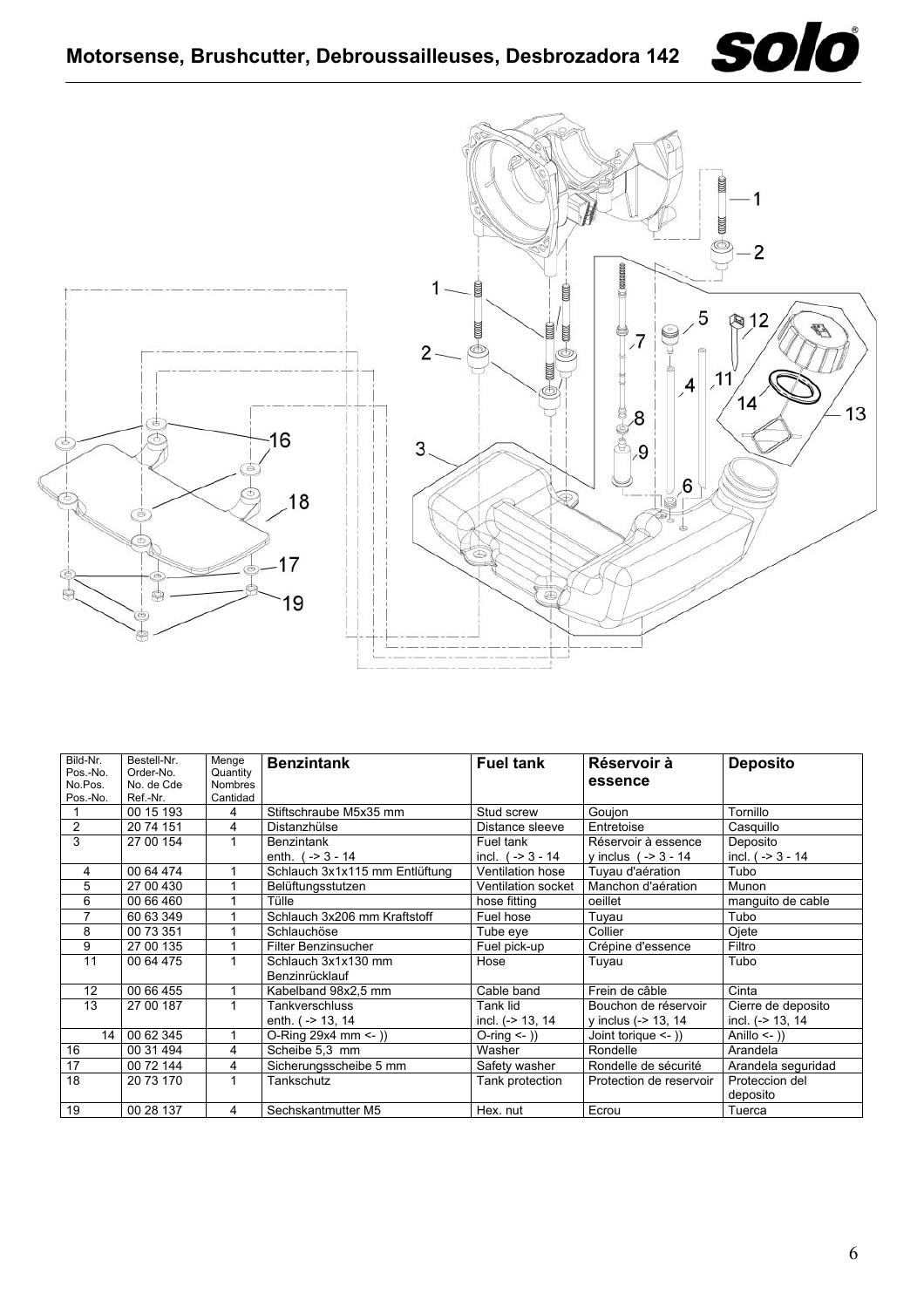





| Bild-Nr.<br>Pos.-No.<br>No.Pos.<br>Pos.-No. | Bestell-Nr.<br>Order-No.<br>No. de Cde<br>Ref.-Nr. | Menge<br>Quantity<br><b>Nombres</b><br>Cantidad | <b>Starter</b>              | <b>Starter</b>      | Lanceur               | <b>Arrangue</b>     |
|---------------------------------------------|----------------------------------------------------|-------------------------------------------------|-----------------------------|---------------------|-----------------------|---------------------|
|                                             | 26 00132                                           |                                                 | <b>Starter</b>              | Starter             | Lanceur               | Arrangue            |
|                                             |                                                    |                                                 | enth. $( -2 1 - 16$         | incl. $(-2)$ 1 - 16 | y inclus $(-2 1 - 16$ | incl. $( -2 1 - 16$ |
| 2                                           | 21 00 128                                          |                                                 | Startergehaeuse             | Starter housing     | Carter lanceur        | Caja de arranque    |
| 3                                           | 26 00 284                                          |                                                 | Federkasette                | Spring cassette     | Cassette de ressort   | Cassette            |
| 4                                           | 20 74 915                                          |                                                 | Seilrolle                   | Rope pulley         | Poulie de câble       | Roldana             |
| 5                                           | 20 74 343                                          |                                                 | Starterklinke               | Pawl                | Cliquet de lanceur    | Tringuete           |
| 6                                           | 00 31 611                                          |                                                 | Scheibe 4,3x14,3x1 mm       | Washer              | Rondelle              | Arandela            |
| 7                                           | 20 31 965                                          |                                                 | Distanzstück                | Spacer              | Pièce d'écartement    | Espaciador          |
| 8                                           | 20 74 977                                          |                                                 | Kulisse                     | Template            | Coulisse              | Colisa              |
| 9                                           | 00 73 365                                          |                                                 | Federstecker                | Pin                 | Goupille beta         | Clavija             |
| 10                                          | 00 34 152                                          |                                                 | Sicherungsscheibe 4 mm      | Safety washer       | Rondelle de sécurité  | Arandela seguridad  |
| 11                                          | 00 10 519                                          |                                                 | Zylinderschraube. 3,5x22 mm | F.H. screw          | Vis                   | Tornillo            |
| 12                                          | 60 74 709                                          |                                                 | Startergriff                | Starter grip        | Poignée lanceur       | Empunadura          |
| 13                                          | 00 72 148                                          |                                                 | Sicherungsscheibe 4 mm      | Safety washer       | Rondelle de sécurité  | Arandela seguridad  |
| 15                                          | 00 63 195 25                                       |                                                 | Starterseil 3x1050 gewachst | Starter rope        | Câble lanceur         | Cuerda de arrangue  |
| 16                                          | 00 30 101                                          |                                                 | Scheibe 4.3 mm <- )         | Washer $\leq$ -)    | Rondelle <-)          | Arandela <- )       |
| 17                                          | 00 18 337                                          | $\overline{2}$                                  | Zylinderschraube M5x20 mm   | F.H. screw          | Vis                   | Tornillo            |
| 18                                          | 00 18 338                                          |                                                 | Zylinderschraube M5x25 mm   | F.H. screw          | Vis                   | Tornillo            |
| 19                                          | 00 69 890                                          |                                                 | SKS SOLO                    | Decal               | Autocollant Solo      | Adhesivo            |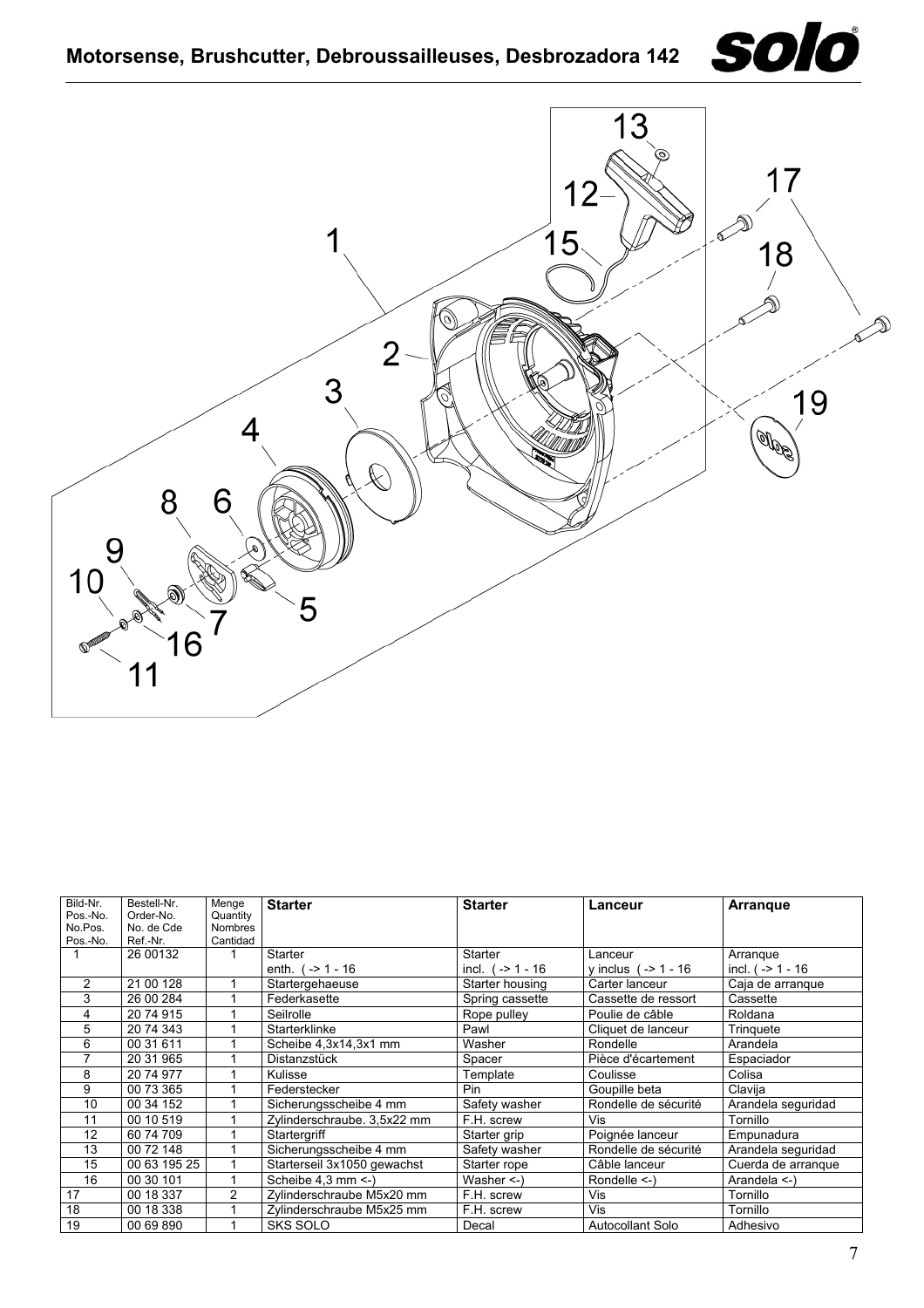





| Bild-Nr.            | Bestell-Nr.            | Menge                      | <b>Schaftrohr, Alu-Profil</b>    | Shaft tube,           | Tube, p rofil             | Tubo, p erfil         |
|---------------------|------------------------|----------------------------|----------------------------------|-----------------------|---------------------------|-----------------------|
| Pos.-No.            | Order-No.              | Quantity                   |                                  | profile               |                           |                       |
| No.Pos.<br>Pos.-No. | No. de Cde<br>Ref.-Nr. | <b>Nombres</b><br>Cantidad |                                  |                       |                           |                       |
|                     | 20 00 143 25           | $\mathbf{1}$               | Motor 41cm <sup>3</sup>          | Engine                | Moteur                    | Motor                 |
| $\overline{2}$      | 00 94 141              | $\overline{2}$             | Gummimetall 25x20 M6x12 mm       | Rubber metal          | Mètal de gomme            | Metal de goma         |
| $\overline{3}$      | 00 72 102              | $\overline{2}$             | Scheibe 6,2x18x0,8 mm            | Washer                | Rondelle                  | Arandela              |
| 4                   | 00 20 122              | $\overline{2}$             | 6KT Mutter M6 selbstsichernd     | Hex. nut              | Ecrou                     | Tuerca                |
| 5                   | 63 00 156              | 1                          | Aluprofil vollst.                | Profile               | Profil                    | Perfil                |
|                     |                        |                            | enth. $(-5 - 24)$                | incl. $(-5 - 5 - 24)$ | v inclus $(-5 - 24)$      | incl. $(-5 - 5 - 24)$ |
| 6                   | 20 73 154              | 1                          | Griffgehäuse-Bike-Anschluß       | Grip housing          | Carter poignée            | Carter                |
| $\overline{7}$      | 20 16 154              | 1                          | Strangpressprofil                | Profile               | Profil                    | Perfil                |
| 8                   | 00 18 175              | 6                          | Linsenschraube DG 50x20 mm       | Screw                 | $\overline{\mathsf{Vis}}$ | Tornillo              |
| 9                   | 20 74 165              | 1                          | Gurtaufhaengung                  | Strap holder          | Porte-bretelle            | Hebilla para correa   |
| 10                  | 20 73 160              | 1                          | Klemmhalter                      | Support               | Support                   | Soporte               |
| 11                  | 20 73 165              | 1                          | Klemmhalterdeckel                | Cover                 | Couvercle                 | Tapa                  |
| 12                  | 00 18 274              | 4                          | Linsenschraube 5x16 mm           | Screw                 | Vis                       | Tornillo              |
| 13                  | 00 94 141              | $\overline{2}$             | Gummimetall 25x20 M6x12 mm       | Rubber metal          | Métal de gomme            | Metal de goma         |
| 14                  | 60 63 346              | 1                          | Gummielement                     | Rubber element        | Element de gomme          | Elemento de goma      |
| 15                  | 00 30 115              | 1                          | Scheibe 4,3x12 mm                | Washer                | Rondelle                  | Arandela              |
| 16                  | 00 18 354              | 1                          | Linsenschraube 4 x 12-mm         | Screw                 | Vis                       | Tornillo              |
| 17                  | 00 66 152              | 1                          | Schelle 30 x 12 mm               | Clamp                 | Collier                   | Abrazadera            |
| 18                  | 00 28 156              | 1                          | <b>Blechmutter M5</b>            | Nut                   | Ecrou                     | Tuerca                |
| 19                  | 00 18 338              | 1                          | Zylinderschraube M5x25 mm        | F.H. screw            | Vis                       | Tornillo              |
| 20                  | 20 73 164              | 1                          | Klemmstück                       | Clamping piece        | Pièce de serrage          | Fijacion              |
| 21                  | 00 20 122              | 4                          | 6KT Mutter M6 selbstsichernd     | Hex. nut              | Ecrou                     | Tuerca                |
| 22                  | 00 72 102              | 4                          | Scheibe 6,2x18x0,8 mm            | Washer                | Rondelle                  | Arandela              |
| 23                  | 35 00 111              | 1                          | Schnellverschluß M8x60 mm        | Lock                  | Fermeture                 | Cierre                |
| $\overline{24}$     | 00 68 572              | 1                          | SKS SOLO $\le$                   | Decal $\leq$ )        | Autocollant Solo <- )     | Adhesivo <-)          |
| 25                  | 20 74 180              | 1                          | Bikeanschlußdeckel               | Cover                 | Couvercle                 | Tapa                  |
| 26                  | 60 35 390              | 1                          | Antriebswelle hohl 8x4,5x1553 mm | Drive shaft           | Arbre                     | Arbol                 |
| 27                  | 63 00 263 25           | $\mathbf{1}$               | Schaftrohr30x2x1500 mm Alu       | Shaft tube            | Tube                      | Tubo                  |
|                     |                        |                            | enth.: (->27 - 28                | incl. (->27 - 28      | y inclus (->27 - 28       | incl. (->27 - 28      |
| 28                  | 00 69 382              | 1                          | Aufkleber Warnhinweise <- )      | Decal $\le$ -)        | Autocollant <- )          | Adhesivo <-)          |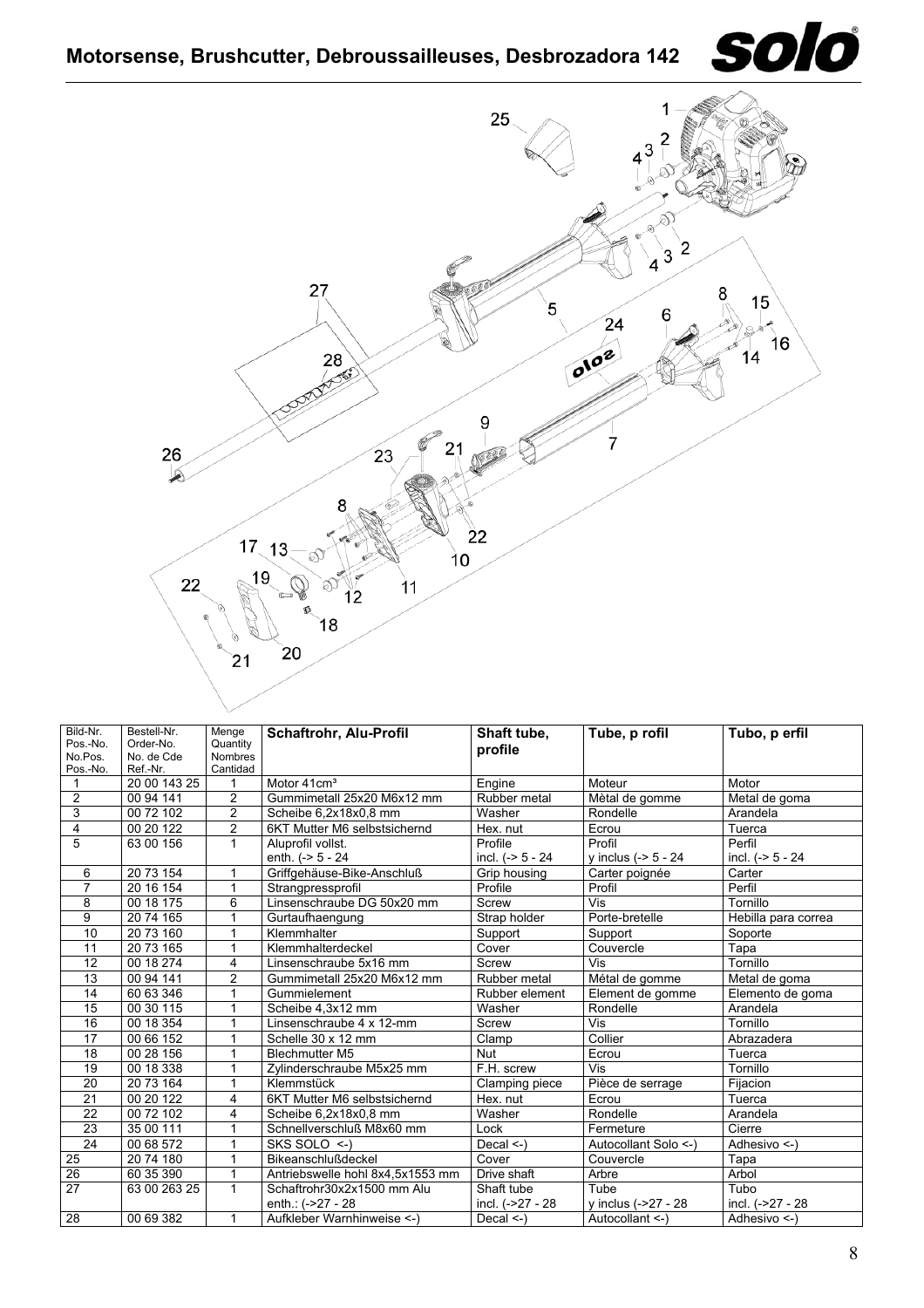





| Bild-Nr.        | Bestell-Nr.  | Menge             | Bikegriff, Gasbetätigung    | Handle, throttle     | Poignée, levier de       | Tubo, acelerador   |
|-----------------|--------------|-------------------|-----------------------------|----------------------|--------------------------|--------------------|
| Pos.-No.        | Order-No.    | Quantity          |                             | control              | réglage                  | de gas             |
| No.Pos.         | No. de Cde   | Nombres           |                             |                      |                          |                    |
| Pos.-No.        | Ref.-Nr.     | Cantidad          |                             |                      |                          |                    |
| $\mathbf 1$     | 68 00 400    | 1                 | Gasgriff, kompl.            | Throttle grip, cpl.  | Poignée acc., cpl.       | Acelerador cpl.    |
|                 |              |                   | enth. $(-> 1 - 14)$         | incl. $(-> 1 - 14)$  | y inclus $(-2 1 - 14$    | incl. $(-> 1 - 14$ |
| 2               | 60 73 569    | 1                 | Griffhälfte außen rechts    | Grip half            | Poignée extérieure       | Cascara            |
| 3               | 60 73 570    | $\mathbf{1}$      | Griffhälfte innen rechts    | Grip half            | Poignée extérieure       | Cascara            |
| 4               | 00 73 388    | 1                 | Kontaktfeder                | Contact spring       | Ressort de contact       | Resorte            |
| 5               | 00 73 389    | $\overline{1}$    | Kontaktfeder                | Contact spring       | Ressort de contact       | Resorte            |
| 6               | 60 73 572    | $\overline{1}$    | Schieber                    | Slide                | Tiroir                   | Valvula            |
| $\overline{7}$  | 00 73 387    | $\mathbf 1$       | Schenkelfeder 1,3x6,        | Spring               | Ressort d'interrupteur   | Muelle             |
|                 |              |                   | Schieber                    |                      |                          |                    |
| 8               | 60 73 573    | $\mathbf{1}$      | Gashebel                    | Throttle lever       | Levier de gaz            | Palanca de gas     |
| 9               | 00 35 158    | $\mathbf{1}$      | Sicherungsscheibe 4,5x0,3   | Safety washer        | Rondelle de sécurité     | Arandela seguridad |
|                 |              |                   | mm                          |                      |                          |                    |
| 10              | 00 73 386    | $\mathbf{1}$      | Schenkelfeder 1x8, Gashebel | Spring               | Ressort d'interrupteur   | Muelle             |
| 11              | 60 73 571    | $\overline{1}$    | Sicherungshebel             | Safety lever         | Levier de sécurité       | Palanca            |
| 12              | 00 18 356    | 3                 | Linsenschraube 4x20 mm      | Screw                | Vis                      | Tornillo           |
| $\overline{13}$ | 00 18 364    | 1                 | Zylinderschraube M5x32 mm   | F.H. screw           | Vis                      | Tornillo           |
| 14              | 00 20 131    | $\mathbf{1}$      | Sechskantmutter M5 <- )     | Nut $\leq$ -)        | $Écrou < -$              | Tuerca $\leq$ -)   |
| 15              | 00 64 415 27 | 0.87 <sub>m</sub> | Schlauch 8.5 mm             | Hose                 | Tuyau                    | Tubo               |
| 16              | 00 84 154    |                   | Kabel Masse/Kurzschluss     | Ground cable         | Câble masse              | Cable de masa      |
| $\overline{17}$ | 28 00 142    | $\mathbf{1}$      | Bowdenzug Gas               | Throttle cable       | Câble des gaz            | Cable bowden       |
| 18              | 50 74 100    | $\mathbf{1}$      | Bowdenzughalter, 22 mm      | Bowden cable support | Collier de serrage       | Soporte de cable   |
|                 |              |                   |                             |                      |                          | bowden             |
| 19              | 60 35 148    |                   | Bike-Griffrohr 22x1,5 mm    | Handlebar            | Etrier de maintien       | Tubo de palanca    |
| 20              | 60 73 568    | $\overline{1}$    | Griffhälfte innen links     | Grip half            | Poignée extérieure       | Cascara            |
| $\overline{21}$ | 60 73 567    | 1                 | Griffhälfte außen links     | Grip half            | Poignée extérieure       | Cascara            |
| $\overline{22}$ | 00 18 356    | $\overline{2}$    | Linsenschraube 4x20 mm      | Screw                | Vis                      | Tornillo           |
| 23              | 00 18 364    | 1                 | Zylinderschraube M5x32 mm   | F.H. screw           | Vis                      | Tornillo           |
| $\overline{24}$ | 00 20 131    |                   | Sechskantmutter M5          | <b>Nut</b>           | Ecrou                    | Tuerca             |
| $\overline{25}$ | 35 00 111    |                   | Schnellverschluss           | Lock                 | Fermeture                | Cierre             |
| 26              | 20 11 859    | 1                 | Klemmschale unten           | Handle bar clamp cup | Plaque de serrage guidon | Cascara            |
| $\overline{27}$ | 20 11 860    |                   | Klemmschale oben            | Handle bar clamp cup | Plaque de serrage guidon | Cascara            |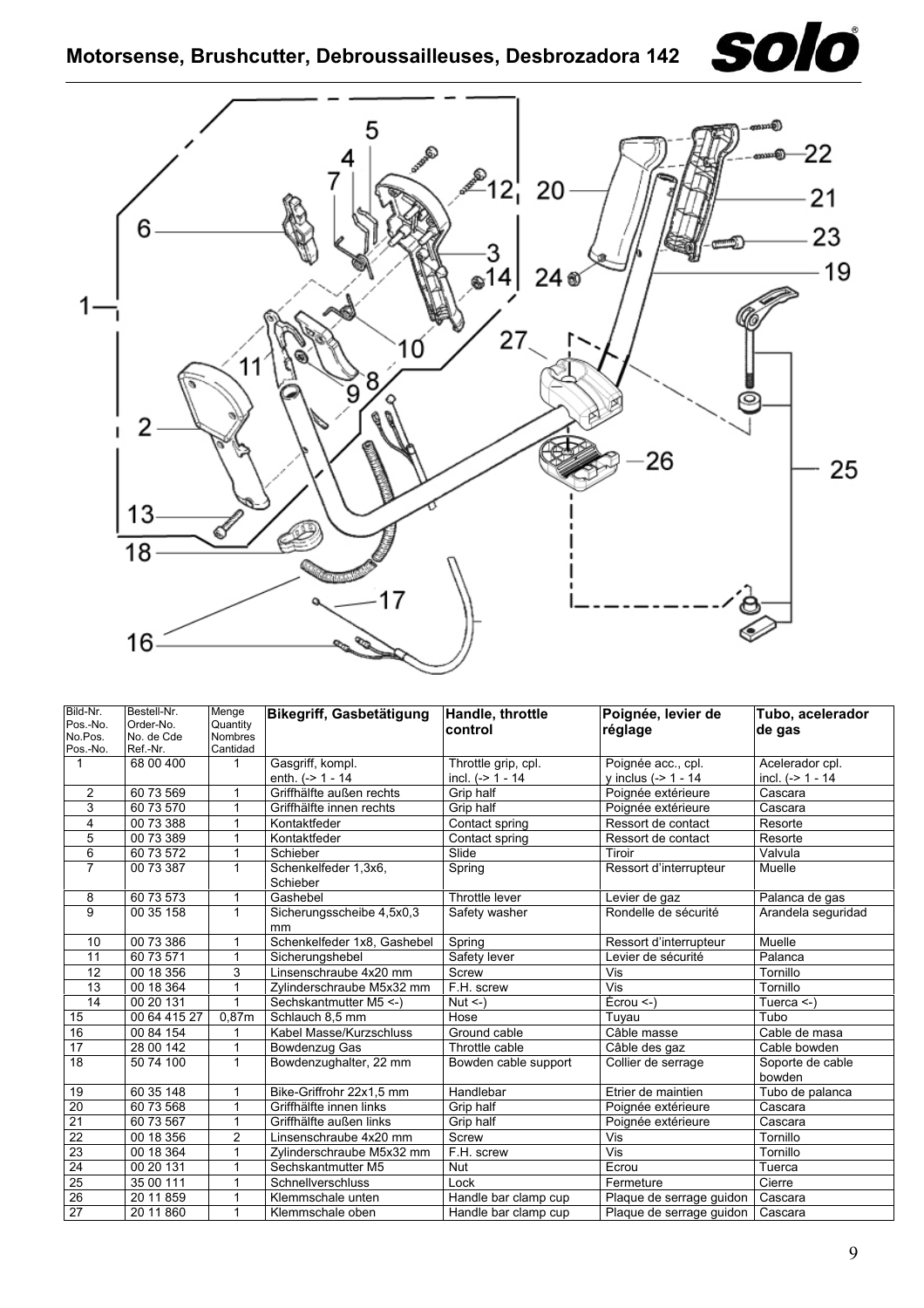| Bild-Nr.<br>Pos.-No. | Bestell-Nr.<br>Order-No. | Menge<br>Quantity | Getriebe, Schutz               | Gear, protection       | Engrenage,                   | Engranaje,           |
|----------------------|--------------------------|-------------------|--------------------------------|------------------------|------------------------------|----------------------|
| No.Pos.              | No. de Cde               | <b>Nombres</b>    |                                |                        | protection                   | proteccion           |
| Pos.-No.             | Ref.-Nr.                 | Cantidad          |                                |                        |                              |                      |
|                      | 30 00 175                |                   | Getriebe                       | Gear                   | Renvoi d'angle               | Engranaje            |
|                      |                          |                   | enth. $(->1 - 8)$              | incl. $(-2) - 1 - 8$   | y inclus $(-2)$ 1-8          | incl. $(->1 - 8)$    |
| 2                    | 30 43 415                | 1                 | Wickelschutz                   | Anti-clogging device   | Protecteur                   | Proteccion de        |
|                      |                          |                   |                                |                        | d'enroulement                | arrollamiento        |
| 3                    | 00 72 175                | 3                 | Tellerfeder 5,2x15x0,7 mm      | Spring washer          | Rondelle plat                | Resorte              |
| 4                    | 00 18 336                | 3                 | Zylinderschraube M5x16 mm      | F.H. screw             | Vis                          | Tornillo             |
| 5                    | 30 31 968 25             |                   | Druckstück Ø 20 mm             | Pressure plate         | Pièce de pression            | Pieza de presion     |
| 6                    | 30 43 441                |                   | Druckscheibe 12,15/40x3,5 mm   | Washer                 | Rondelle de pression         | Arandela             |
| 7                    | 30 43 427                |                   | Laufteller                     | Nut protector          | Disque de glissement         | Plato de motriz      |
| 8                    | 00 21 240                |                   | Sechskantmutter M12 <-)        | $Nut < -$ )            | $Écrou < -$ )                | Tuerca $\leq$ -)     |
| 9                    | 00 18 336                | $\overline{2}$    | Zylinderschraube M5x16 mm      | F.H. screw             | Vis                          | Tornillo             |
| 10                   | 00 18 340                | $\overline{2}$    | Zylinderschraube M5x40 mm      | F.H. screw             | Vis                          | Tornillo             |
| 11                   | 00 18 323                |                   | Zylinderschraube M5x12,5 mm    | F.H. screw             | Vis                          | Tornillo             |
| 12                   | 20 42 714                |                   | Befestigungsblech              | Fixing plate           | Plaque fixation              | Chapa de fijacion    |
| 13                   | 00 72 144                |                   | Sicherungsscheibe 5 mm         | Safety washer          | Rondelle de sécurité         | Arandela seguridad   |
| 14                   | 20 73 125                |                   | Schutz, rot                    | Protection, red        | Protection, rouge            | Proteccion, rojo     |
| 15                   | 69 00 106                | 1                 | Schutzleiste kompl.            | Protection rail cpl.   | Listeaude protection         | Liston de proteccion |
|                      |                          |                   | enth. (-> 15 - 18              | incl. $(-> 15 - 18$    | cpl. y inclus $(-> 15 - 18)$ | cpl incl (-> 15 - 18 |
| 16                   | 00 28 157                | $\overline{2}$    | <b>Blechmutter</b>             | <b>Nut</b>             | Ecrou                        | Tuerca               |
| 17                   | 20 42 713                |                   | Fadenbegrenzungsmesser         | Knife                  | Couteau                      | Cuchilla             |
| 18                   | 00 18 335                | $\overline{c}$    | Zylinderschraube M5x12 mm <- ) | $F.H.$ screw $\leq$ -) | $Vis < -$                    | Tornillo <-)         |
| 19                   | 20 73 126                |                   | Deckel                         | Lid                    | Couvercle                    | Tapa                 |
| 20                   | 00 18 363                | $\overline{2}$    | Linsenschraube 5x20 mm         | Screw                  | Vis                          | Tornillo             |
| 21                   | 00 18 226                | $\overline{2}$    | Linsenschraube 5x40 mm         | Screw                  | Vis                          | Tornillo             |



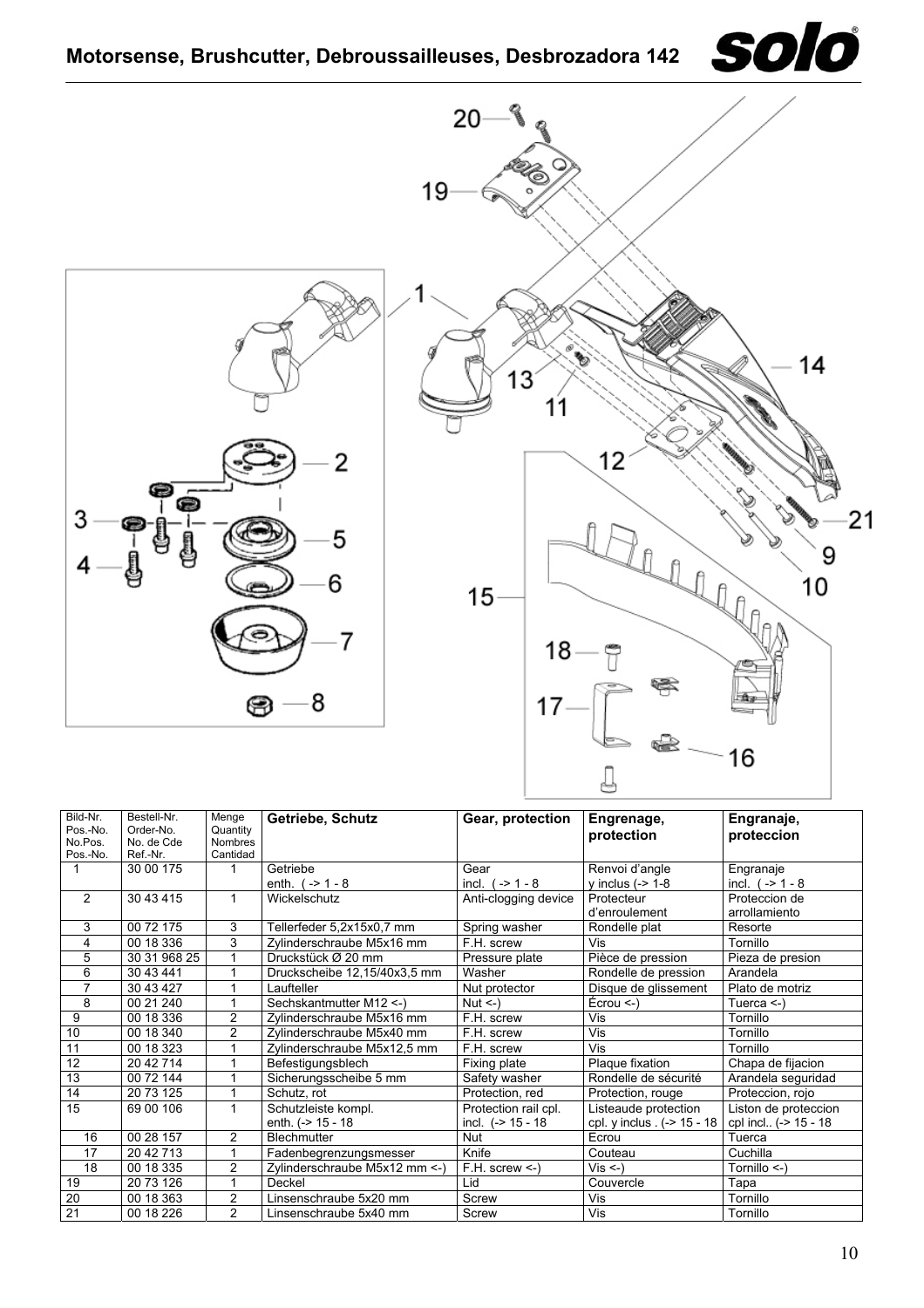



| Bild-Nr.<br>Pos.-No. | Bestell-Nr.<br>Order-No. | Menge<br>Quantity | Werkzeug                  | <b>Tools</b>          | Outillage                | <b>Herramientas</b>         |
|----------------------|--------------------------|-------------------|---------------------------|-----------------------|--------------------------|-----------------------------|
| Pos.-No.             | No. de Cde               | <b>Nombres</b>    |                           |                       |                          |                             |
| Pos.-No.             | Ref.-Nr.                 | Cantidad          |                           |                       |                          |                             |
|                      | 63 00 351                |                   | Doppel-Schultergurt       | Double shoulder strap | <b>Bretelles</b>         | Doble correa bandolera      |
| 2                    | 00 80 514 25             |                   | Montagestift 5 mm         | Locking pin           | Goupille de montage      | Perno                       |
|                      | 00 80 509                |                   | Kombischlüssel SW19/T25   | Combi wrench          | Clef combi               | Llave combi                 |
| 4                    | 30 43 415                |                   | Wickelschutz              | Anti-clogging device  | Protecteur d'enroulement | Proteccion de arrollamiento |
| 5                    | 00 72 175                | 3                 | Tellerfeder 5,2x15x0,7 mm | Spring washer         | Rondelle plat            | Resorte                     |
| 6                    | 00 18 336                | 3                 | Zylinderschraube M5x16    | F.H. screw            | Vis                      | Tornillo                    |
|                      |                          |                   | mm                        |                       |                          |                             |
|                      | 30 31 968 25             |                   | Druckstück Ø 20 mm        | Pressure plate        | Pièce de pression        | Pieza de presion            |
| 8                    | 69 00 943                |                   | <b>Dickichtmesser</b>     | 3-tooth brush blade   | Lame à broussailles 3    | 3 cuchilas en forma de z    |
|                      |                          |                   | 3 Zähne Ø 300 mm          | shaft                 | dents                    | para matorral               |
| 9                    | 30 43 441                |                   | Druckscheibe 12,15/40x3,5 | Washer                | Rondelle de pression     | Arandela                    |
|                      |                          |                   | mm                        |                       |                          |                             |
| 10                   | 30 43 427                |                   | Laufteller                | Nut protector         | Disque de glissement     | Plato de motriz             |
| 11                   | 00 21 240                |                   | Sechskantmutter M12x1.5   | <b>Nut</b>            | Ecrou                    | Tuerca                      |

|      |             |     | <b>Zubehör</b>                             | <b>Accessories</b>           | <b>Accesories</b>     | <b>Accesorios</b>               |
|------|-------------|-----|--------------------------------------------|------------------------------|-----------------------|---------------------------------|
| (12) | 69 00 653 6 |     | Fadenkopf, halbautom.                      | Semi-autom. Nylon<br>head    | Tête fils semi-autom. | Cabezal de hilo semi-<br>autom. |
| (13) | 69 00 974   | 15m | Ersatzfaden für Fadenkopf<br>Ø3 mm         | Replacement line             | Recharge fils         | Hilo de recambio                |
| (15) | 69 00 695   |     | Kreissägeblatt, kompl. mit<br>Anschlag SKN | Saw blade scarlet.<br>compl. | Lame scie, compl.     | Hojo de sierra, compl.          |
| (16) | 69 00 948   |     | Grasschneideblatt.<br>4 Zähne Ø 230 mm     | Grass cutt. Blade 4-t        | Lame herbe, 4-dents   | Hoja de corte, 4 dientes        |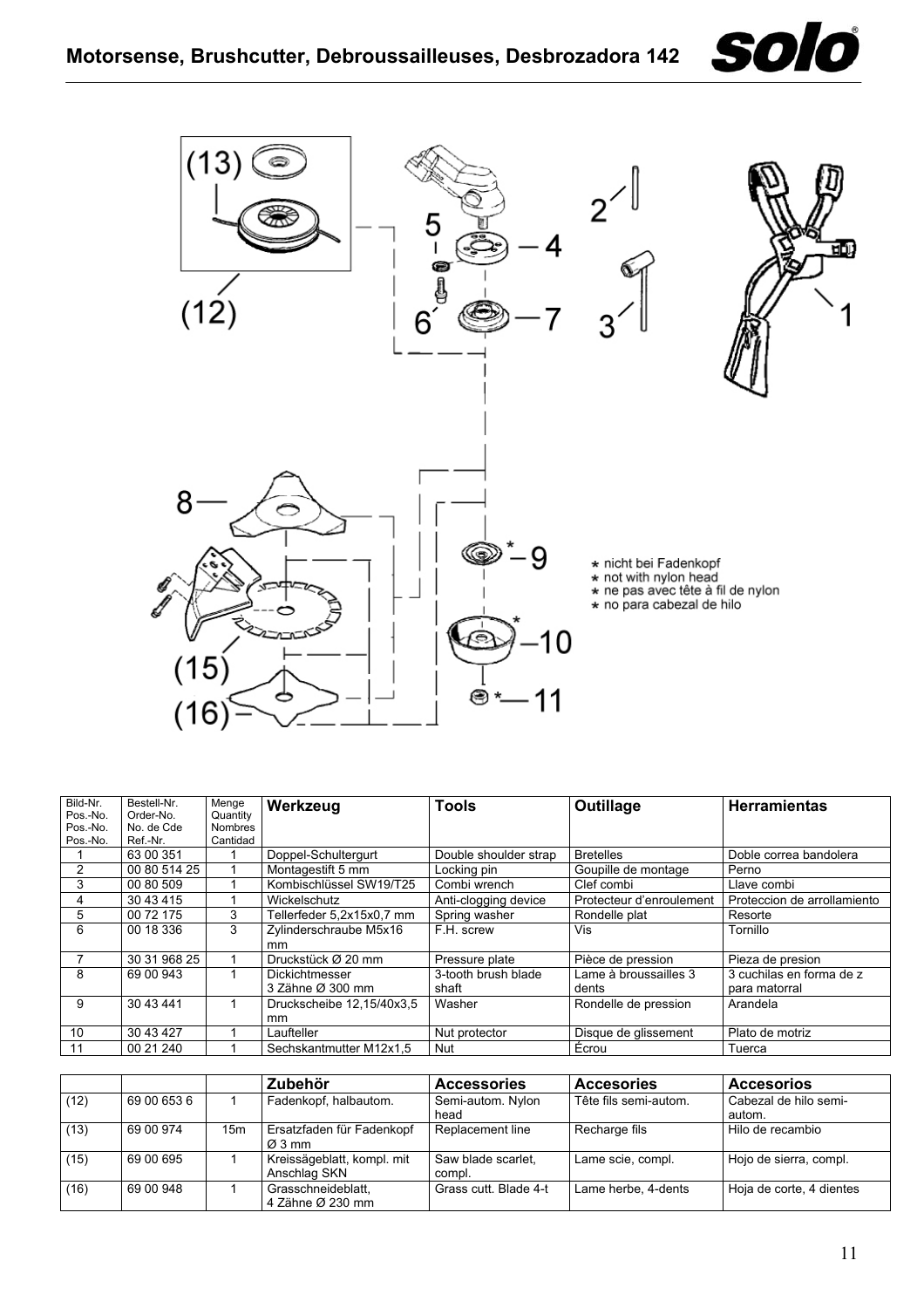## **Motorsense, Brushcutter, Debroussailleuses, Desbrozadora 142**



| Bestell-Nr.<br>Order-No.<br>No. de Cde | Menge<br>Quantity<br><b>Nombres</b> | Zubehör<br>o. Abb.                    | <b>Accessories</b>                                      | <b>Accesories</b>                           | <b>Accesorios</b>                                                                            |  |  |
|----------------------------------------|-------------------------------------|---------------------------------------|---------------------------------------------------------|---------------------------------------------|----------------------------------------------------------------------------------------------|--|--|
| Ref.-Nr.                               | Cantidad                            |                                       |                                                         |                                             |                                                                                              |  |  |
| 69 00 160                              | 1                                   | 2 Faden Schneidekopf<br>"Jet-Fit"     | Cutter head "Jet-Fit"                                   | Tête faucheuse "Jet-<br>Fit"                | Cabeza de corte "Jet-Fit"                                                                    |  |  |
| 69 00 162                              | $\mathbf{1}$                        | 4 Faden Schneidekopf<br>"Jet-Fit"     | Cutter head "Jet-Fit"                                   | Tête faucheuse "Jet-<br>Fit"                | Cabeza de corte "Jet-Fit"                                                                    |  |  |
| 69 00 166                              | 50                                  | Ersatzfaden "Jet-Fit" 2,5<br>x 260 mm | Replacement line for "Jet-<br>Fit" 2.5 x 260 mm         | Fil de rechange "Jet<br>Fit" 2.5 x 260 mm   | Hilo de recambio "Jet Fit" 2,5 x<br>260 mm                                                   |  |  |
| 69 00 168                              | 25                                  | Ersatzfaden "Jet-Fit" 3,5<br>x 260 mm | Replacement line for "Jet-<br>Fit" 3.5 x 260 mm         | Fil de rechange "Jet<br>Fit" 3,5 x 260 mm   | Hilo de recambio "Jet Fit" 3,5 x<br>260 mm                                                   |  |  |
| 69 00 175                              | 53 m                                | Ersatzfaden "Jet-Fit"<br>$2.5$ mm     | Replacement line for<br>$2.5$ mm                        | Fil de rechange "Jet<br>Fit" 2.5 mm         | Hilo de recambio "Jet Fit"<br>$2.5 \text{ mm}$                                               |  |  |
| 69 00 176                              | 27 <sub>m</sub>                     | Ersatzfaden "Jet-Fit"<br>$3.5$ mm     | Replacement line for "Jet-<br>Fit" 3,5 mm               | Fil de rechange "Jet<br>Fit" 3.5 mm         | Hilo de recambio "Jet Fit" 3,5 mm                                                            |  |  |
| 00 83 103                              | 100ml                               | Profi 2T-Motoröl                      | Special 2-stroke oil                                    | Huile spéciale 2 temps                      | Aceite especial para motores de<br>2 tiempos                                                 |  |  |
| 00 83 104                              | 11                                  | Profi 2T-Motoröl                      | Special 2-stroke oil                                    | Huile spéciale 2 temps                      | Aceite especial para motores de<br>2 tiempos                                                 |  |  |
| 00 83 105                              | 11                                  | Profi 2T-Motoröl in<br>Dosierflasche  | Special 2-stroke oil, bottle<br>with metering indicator | Huile spéciale 2 temps,<br>en flacon gradué | Aceite especial para motores de<br>2 tiempos, en botella plastica con<br>escala dosificadora |  |  |
| 27 00 278                              | 1                                   | Kraftstoff Mix-Behälter               | Mixing can                                              | Jerrycan                                    | Tanque de mezclar                                                                            |  |  |
|                                        |                                     |                                       |                                                         |                                             |                                                                                              |  |  |
| 00 83 163                              | 300 ml                              | Wartungs-/Pflege-Öl                   | Oil                                                     | Huile                                       | Aceite                                                                                       |  |  |
|                                        |                                     |                                       |                                                         |                                             |                                                                                              |  |  |
| 00 83 180 25                           | 100 <sub>g</sub>                    | Spezial- Getriebefett                 | Grease                                                  | Graisse                                     | Grasa                                                                                        |  |  |
| 99 303 000 +                           | $\mathbf{1}$                        | Forst- und Landschafts-               | Jacket                                                  | Veste forestiere                            | Chaqueta                                                                                     |  |  |
| Größe (2[s]-6[xxl])                    |                                     | arbeitsjacke EN 340                   |                                                         |                                             |                                                                                              |  |  |
| $9902095+$<br>Größenindex              | $\mathbf{1}$                        | SOLO Outdoor Bundhose                 | Zip-off trousers                                        | Pantalon de loisir                          | Pantalon                                                                                     |  |  |
| 99 020 94 +                            | $\mathbf{1}$                        | SOLO Outdoor Latzhose                 | Flap trousers                                           | Salopette de loisir                         | Pantalon con peto                                                                            |  |  |
| Größenindex                            |                                     |                                       |                                                         |                                             |                                                                                              |  |  |
| 99 390 12 +<br>Größenindex             | $\mathbf{1}$                        | Handschuhe SOLO Fit                   | Gloves SOLO Fit                                         | Gants SOLO Fit                              | Guantes SOLO Fit                                                                             |  |  |

 $\mathbf{D}$ 

### **Allgemeine Richtlinien für die Bestellung von Original SOLO Ersatzteilen:** Voraussetzung für eine

reibungslose Erledigung<br>sind folgende Angaben:

 1. Ersatzteil-Bestellnummer 2. Gewünschte Anzahl

 3. Typenbezeichnung des Geräts Diese Ersatzteilliste ist für die Lieferung und Ausstattung von SOLO Erzeugnissen unverbindlich. Im Interesse der technischen Weiterentwicklung bleiben Konstruktionsänderungen vorbehalten.

### **GB General Directions for Ordering Original SOLO Spare Parts:**

For correct and diligent processing of your order, please give the following information:

- 1. Spare Part number
- 2. Quantity

 3. Model and serial number 4. Shipping instructions

Delivery is made in accordance with our general sales and delivery conditions. This spare parts list is non-committal for us with regard to delivery and layout of SOLO products. In favour of technical improvements, design modifications are subject to change without notice.

## $\mathcal{F}$

### **Directives générales pour les commandes de pièces de rechange d'origine SOLO:**

Il est indispensable de préciser dans toutes les commandes de pièces:

 1. le numéro de référence de la pièce

- 2. la quantité
- 3. le type de la machine 4. le mode d'expédition

Les livraisons sont effectuées dans le cadre de nos conditions

générales de vente. Toutes modifications réservées.

## $\bigoplus$

### **Directivas Generales de pedido de la firma SOLO:**

Por adelantado de un arreglo sin dificultades necesitamos siguientes indicaciónes:

- 1. Número de repuesto 2. Numero de cantidad
- 3. Modelo y número de serial
- 4. Instrucción de Envió Esta lista de repuestos no es obligatoria para los envios

y/o forma de equipo de los productos SOLO. En el interés del constante desarollo debemos reservarmos

el derecho de cambios.